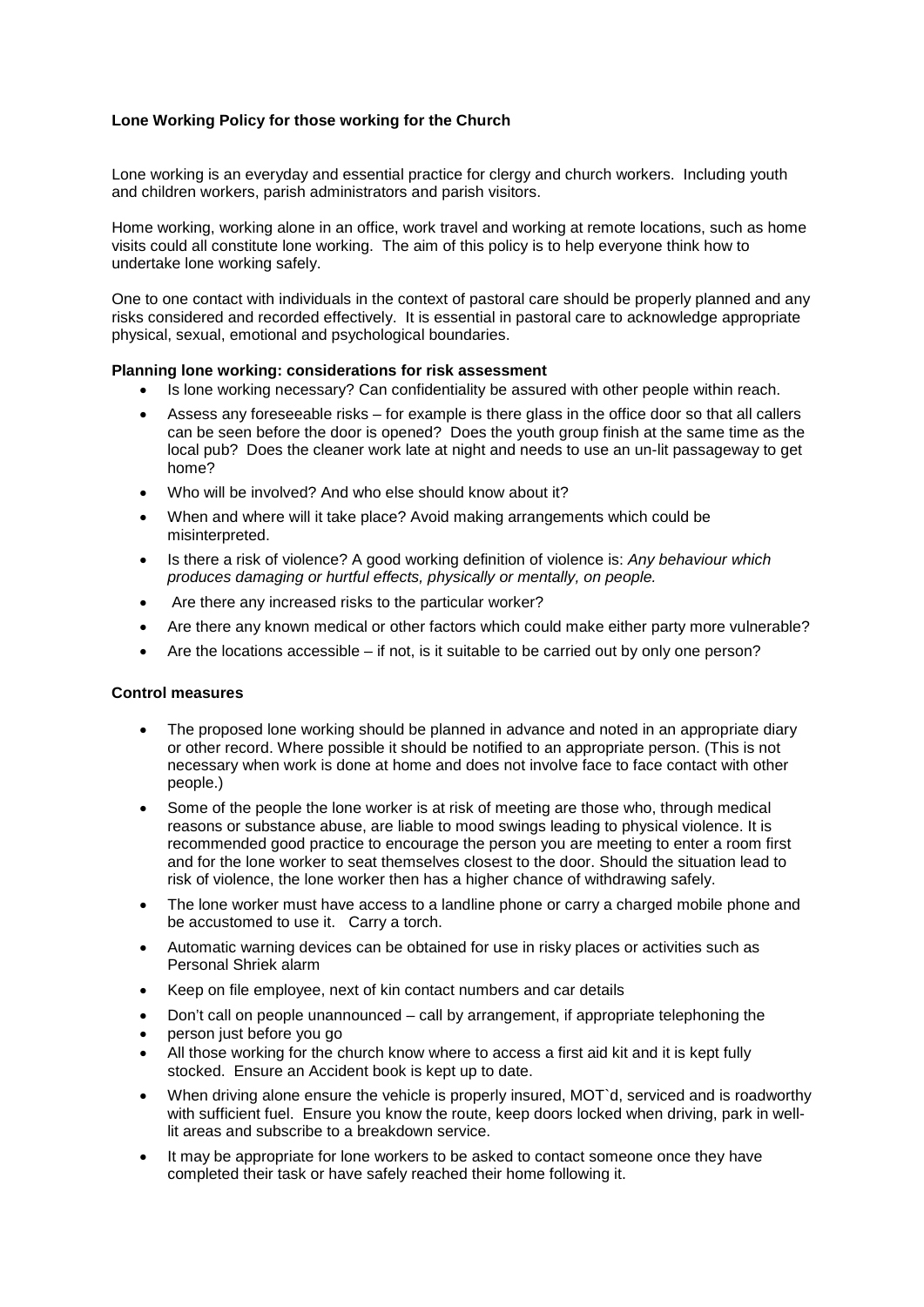# **Personal Safety Risk Assessment[1](#page-1-0)**

You can use the following to assess your environment, and your working practice as well as for an instant assessment of a situation:



<span id="page-1-0"></span><sup>1</sup> Suzy Lamplugh Trust [www.suzylamplugh.org](http://www.suzylamplugh.org/)